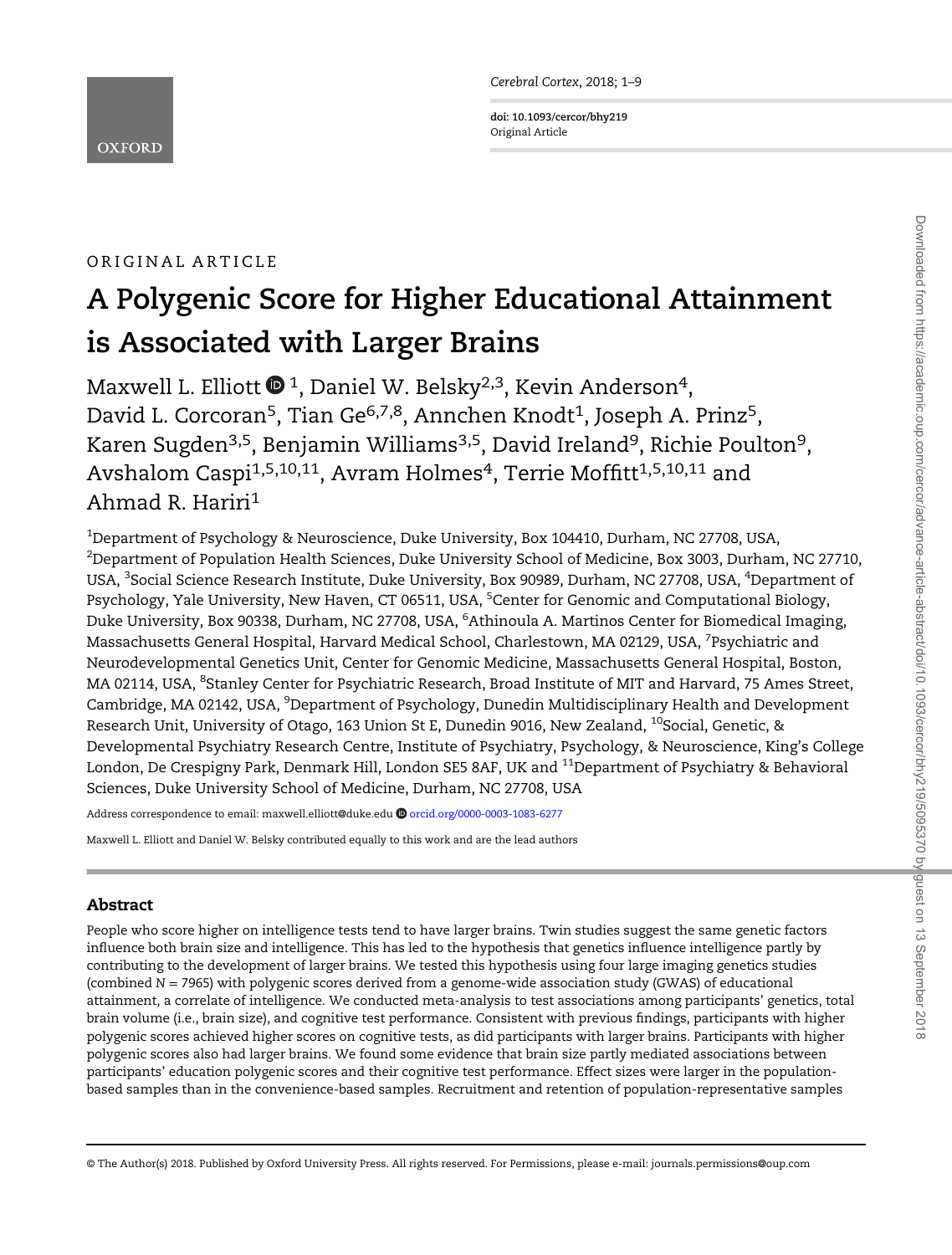should be a priority for neuroscience research. Findings suggest promise for studies integrating GWAS discoveries with brain imaging to understand neurobiology linking genetics with cognitive performance.

Key words: brain volume, intelligence, MRI, polygenic scores

## Introduction

People who score higher on tests of intelligence tend to have larger brains, as measured by ex vivo brain weight and in vivo magnetic resonance imaging (MRI) ([van Valen 1974](#page-8-0); [Haier et al.](#page-7-0) [2004;](#page-7-0) [McDaniel 2005;](#page-7-0) [Pietschnig et al. 2015\)](#page-7-0). Twin studies indicate this relationship partly reflects genetic factors that influence both brain size (i.e., volume) and intelligence [\(Posthuma et al. 2002,](#page-7-0) [2003;](#page-7-0) [Toga and Thompson 2005;](#page-8-0) [Deary et al. 2010](#page-7-0)). These findings suggest the hypothesis that one path through which genetic differences between people influence individual differences in intelligence is by contributing to the development of larger brains. This hypothesis can now be tested using molecular genetic data.

A recent genome-wide association study (GWAS) of educational attainment identified dozens of genetic variants that showed substantial enrichment for genes expressed during brain development [\(Okbay et al. 2016\)](#page-7-0). Follow-up studies further identified associations between an aggregate measure of GWASdiscovered influences on education, called a polygenic score, and intelligence, including in young children who had not yet entered school [\(Belsky et al. 2016;](#page-6-0) [Selzam et al. 2017\)](#page-7-0). These findings implicate brain development and intelligence in the pathway connecting people's genetics to their educational outcomes. Further, GWAS research has discovered polygenic variants associated with brain size (inferred through intracranial volume) [\(Adams et al. 2016\)](#page-6-0) that also overlaps with variants associated educational attainment ([Okbay et al. 2016\)](#page-7-0). Now, studies are needed to test if genetics discovered in GWAS of education are associated with in vivo intermediate phenotypes, like brain size, that could constitute a biological pathway linking genetic variation to differences in intelligence and educational attainment.

We analyzed data from four imaging genetics studies from the United Kingdom (UK Biobank), New Zealand (Dunedin Study), and the United States (Brain Genomics Superstruct Project (GSP) and Duke Neurogenetics Study (DNS)), including 7965 participants, to test associations among a polygenic score for educational attainment, cognitive test performance, and brain size. We hypothesized that, consistent with previous findings, 1) participants with higher education polygenic scores would have higher cognitive test scores and 2) that participants with larger brains as measured by total brain volume would have higher cognitive test scores. We further posed the novel hypotheses that participants with higher education polygenic scores would have larger brains and that brain size would mediate the association between the education polygenic score and cognitive test performance. We combined results across our four imaging genetics datasets using random effects meta-analysis. We also examined heterogeneity between the datasets under the hypothesis that effect sizes might differ between the population-based UK Biobank and Dunedin Study samples and the GSP and DNS samples, for which range in cognitive performance is more restricted.

#### Methods

#### Participants

We analyzed data from European-descent participants in the United Kingdom-based UK Biobank [\(Sudlow et al. 2015;](#page-7-0) [Miller](#page-7-0)

[et al. 2016](#page-7-0)), a population-based volunteer sample ( $N = 5691$ ), the New Zealand-based Dunedin Study, a population-representative birth cohort ( $N = 596$ ) ([Poulton et al. 2015](#page-7-0)), and two studies in the United States consisting primarily of university students, the GSP [\(Holmes et al. 2015](#page-7-0)) ( $N = 1163$ ), and the DNS ([Elliott et al.](#page-7-0)  $2018$ ) (N = 515). Sample sizes reflect participants with available structural MRI, cognitive testing, and genetic data (Table [1\)](#page-2-0). Samples are described in detail in the Supplementary Material and Table [1](#page-2-0).

#### Education Polygenic Score

We computed our polygenic score based on GWAS of educational attainment rather than GWAS of cognitive performance because educational attainment is a proxy phenotype for cognitive performance ([Rietveld et al. 2014](#page-7-0)) and the polygenic score for educational attainment is more predictive of cognitive performance than polygenic scores from GWAS of cognitive performance ([Plomin and von Stumm 2018](#page-7-0)). Education polygenic scores were computed from genome-wide single-nucleotide polymorphism (SNP) data based on GWAS results published by the Social Science Genetics Association Consortium ([Okbay](#page-7-0) [et al. 2016\)](#page-7-0) following the methods described by Dudbridge [\(2013\)](#page-7-0) according to the procedure used in our previous work [\(Belsky et al. 2016](#page-6-0)). Genetic data from the Dunedin Study were imputed to 1000 genomes [\(Abecasis et al. 2012](#page-6-0)), data from all other studies were not imputed. Following established practice [\(Wray et al. 2007](#page-8-0); [Dudbridge 2013](#page-7-0); [Okbay et al. 2016](#page-7-0)), we computed polygenic scores using data from all SNPs included in the EA2 GWAS. SNPs were not clumped or pruned for LD prior to analysis [\(Ware et al. 2017\)](#page-8-0). Briefly, for each study, we matched SNPs in the study's genetic database with published educational attainment GWAS results [\(Okbay et al. 2016](#page-7-0)). We then multiplied the education-associated allele of each SNP by the GWAS-estimated effect size and computed the average of these products across all SNPs. Polygenic scores were standardized within each study to have  $M = 0$ ,  $SD = 1$  for analysis.

#### Cognitive Performance

Cognitive performance was measured in the UK Biobank using 13 reason and logic puzzles [\(Lyall et al. 2016](#page-7-0)). Cognitive performance was measured in the Dunedin, GSP, and DNS studies using intelligence tests (the Wechsler Adult Intelligence Scale-IV [WAIS-IV] ([Wechsler 1997](#page-8-0)) in the Dunedin Study, the Shipley Institute of Living Scale [\(Zachary 1986](#page-8-0)) in GSP, and the Wechsler Abbreviated Scale of Intelligence [WASI] ([Wechsler](#page-8-0) [2013\)](#page-8-0) in the DNS).

#### Total Brain Volume

Total brain volume was measured from high resolution, T1 weighted MRI images. In the UK Biobank, total brain volume was estimated using SIENAX ([Smith et al. 2002](#page-7-0)). In the Dunedin, GSP, and DNS studies, images were processed using the FreeSurfer processing pipeline.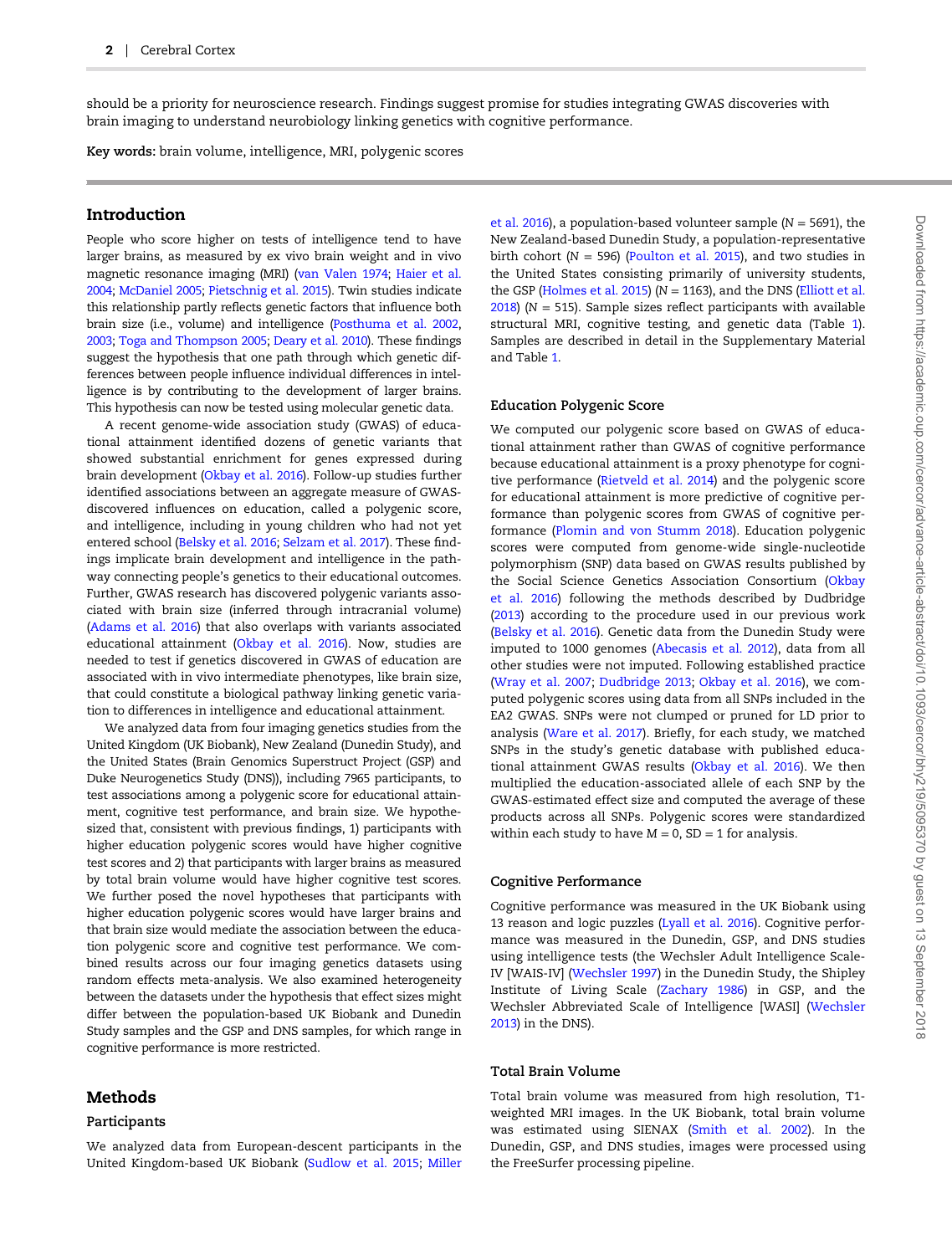<span id="page-2-0"></span>Table 1 Samples and measures included in analysis

| Sample                                                                                                                                                                                                                                                                                                                                                                  | Cognitive test                                                                                                                                                                                                                      | Total brain volume (cm <sup>3</sup> )                                                                                                                                            |
|-------------------------------------------------------------------------------------------------------------------------------------------------------------------------------------------------------------------------------------------------------------------------------------------------------------------------------------------------------------------------|-------------------------------------------------------------------------------------------------------------------------------------------------------------------------------------------------------------------------------------|----------------------------------------------------------------------------------------------------------------------------------------------------------------------------------|
| United Kingdom Biobank (UK Biobank) (Sudlow<br>et al. 2015): An ongoing general population-based<br>cohort of volunteers that was recruited from the<br>UK National Health Service records beginning in<br>2006<br>$N = 5691$<br>54% Female<br>Age $M = 61.35$ , $SD = 7.08$                                                                                            | 13 verbal-numeric reasoning puzzles<br>completed during a 2-min time test<br>(Lyall et al. 2016)<br>Scored as number of correct responses<br>$M = 6.97$ , $SD = 2.10$                                                               | Total brain volume was derived from T1-<br>weighted structural MRI images processed<br>with SIENAX (Smith et al. 2002)<br>$M = 1172.18$ , SD = 110.95                            |
| Dunedin Multidisciplinary Health and<br>Development Study (DMHDS) (Poulton et al. 2015):<br>A population-representative birth cohort born<br>1972-1973 in Dunedin, New Zealand. Note: Here<br>we report the available N, as of February 2018,<br>while data collection is ongoing<br>$N = 596$<br>52% Female<br>Intelligence testing age $=$ 38, MRI testing age $=$ 45 | Wechler Adult Intelligence Scale-IV<br>(WAIS-IV) (Wechsler 1997):<br>Scored against a population norm with<br>mean of 100 and standard deviation of 15.<br>$M = 100$ , $SD = 15$                                                    | Total brain volume was derived from the<br>recon-all pipeline in FreeSurfer (Fischl 2012)<br>using T1- and T2-weighted structural MRI<br>images<br>$M = 1224.48$ , $SD = 124.19$ |
| GSP (Holmes et al. 2015): A convenience sample of<br>Boston area healthy volunteers primarily recruited<br>from local universities and medical centers.<br>$N = 1163$<br>53% Female<br>Age $M = 22.23$ , $SD = 5.53$                                                                                                                                                    | Shipley Institute of Living Scale (Zachary<br>1986)<br>Scored against a population norm with<br>mean of 100 and standard deviation of 15<br>$M = 113$ , $SD = 9$                                                                    | Total brain volume was derived from the<br>recon-all pipeline in FreeSurfer (Fischl 2012)<br>using T1- and T2-weighted structural MRI<br>images<br>$M = 1174.58$ , $SD = 110.64$ |
| DNS: A convenience sample of university students<br>primarily from Duke University<br>$N = 515$<br>53% Female<br>Age $M = 20.26$ , $SD = 1.20$                                                                                                                                                                                                                          | Matrix reasoning and vocabulary subtests<br>of the Wechsler Abbreviated Scale of<br>Intelligence (WASI; Wechsler 2013)<br>Scored against a population norm with<br>mean of 100 and standard deviation of 15<br>$M = 124$ , $SD = 7$ | Total brain volume was derived from the<br>recon-all pipeline in FreeSurfer (Fischl 2012)<br>using T1-weighted structural MRI images<br>$M = 1162.40$ , $SD = 110.34$            |

Note: Polygenic scores for all samples were computed based on the most recent GWAS of educational attainment [\(Okbay et al. 2016](#page-7-0)) following established methods.

## Statistical Analyses

We tested associations using linear regression models. Models were adjusted for sex. Models including the polygenic score were adjusted for the first 10 principal components estimated from the genome-wide SNP data to account for any residual population stratification within the European-descent samples analyzed ([Price et al. 2006\)](#page-7-0). Models of UK biobank and GSP data were adjusted for age. (The Dunedin Study is a single-year birth cohort and DNS participants vary in age by only by 1–2 years.). In addition to age, models in the GSP were also adjusted for scanner, console version, and head coil (12 vs. 32 channel) because the GSP was collected across multiple sites. Analyses of individual studies were conducted in R (version 3.4.0). Linear regressions were performed using the lm function. Mediation analyses were performed using a system of equations approach [\(Preacher and Hayes 2008\)](#page-7-0) implemented with the "mediation" package [\(Tingley et al. 2014\)](#page-7-0) in R, using nonparametric bootstrapping with 1000 iterations. The system of equations includes three regressions; the first regression tests' association between the predictor (polygenic score [PGS]) and outcome (intelligence quotient [IQ]), the second regression tests' association between the predictor (PGS) and the mediator (TBV) and the third regression tests' multivariate association between the predictor (PGS) and outcome (IQ) with covariate adjustment for the mediator (total brain volume [TBV]). If the regression coefficient between predictor and outcome is significantly smaller in the third model than the first, the inference of mediation is made. Coefficients

from these regressions are combined using the formula originally proposed by Sobel [\(2007\)](#page-7-0). Standard errors are computed using the bootstrap method described by Preacher and Hayes [\(2008\)](#page-7-0). We combined estimates across studies using random effects meta-analysis [\(DerSimonian and Laird 1986](#page-7-0)) implemented using STATA (version 15).

#### Results

## Participants with Higher Polygenic Scores Performed Better on Cognitive Tests

As anticipated, participants with higher polygenic scores performed better on cognitive tests (Fig. [1](#page-4-0)). Meta-analysis estimated the cross-study effect size as  $r = 0.18$  ( $P < 0.001$ ; 95% CI [0.11, 0.24]) with evidence of heterogeneity in effect sizes across studies (I<sup>2</sup> 83%, P = 0.001;  $\tau^2$  = 0.004). Effect sizes were statistically significant in UK Biobank ( $r = 0.17$ ,  $P < 0.001$ ), Dunedin Study ( $r = 0.28$ ,  $P < 0.001$ ) and GSP ( $r = 0.19$ ,  $P < 0.001$ ) but not in the DNS ( $r = 0.05$ ,  $P = 0.220$ ).

## Participants with Larger Brains had Higher Cognitive Test Scores

We next tested if participants with larger brains performed better on cognitive tests. As anticipated, participants with larger brains (i.e., those with higher total brain volume) performed better on cognitive tests (Fig. [2\)](#page-4-0). Meta-analysis estimated the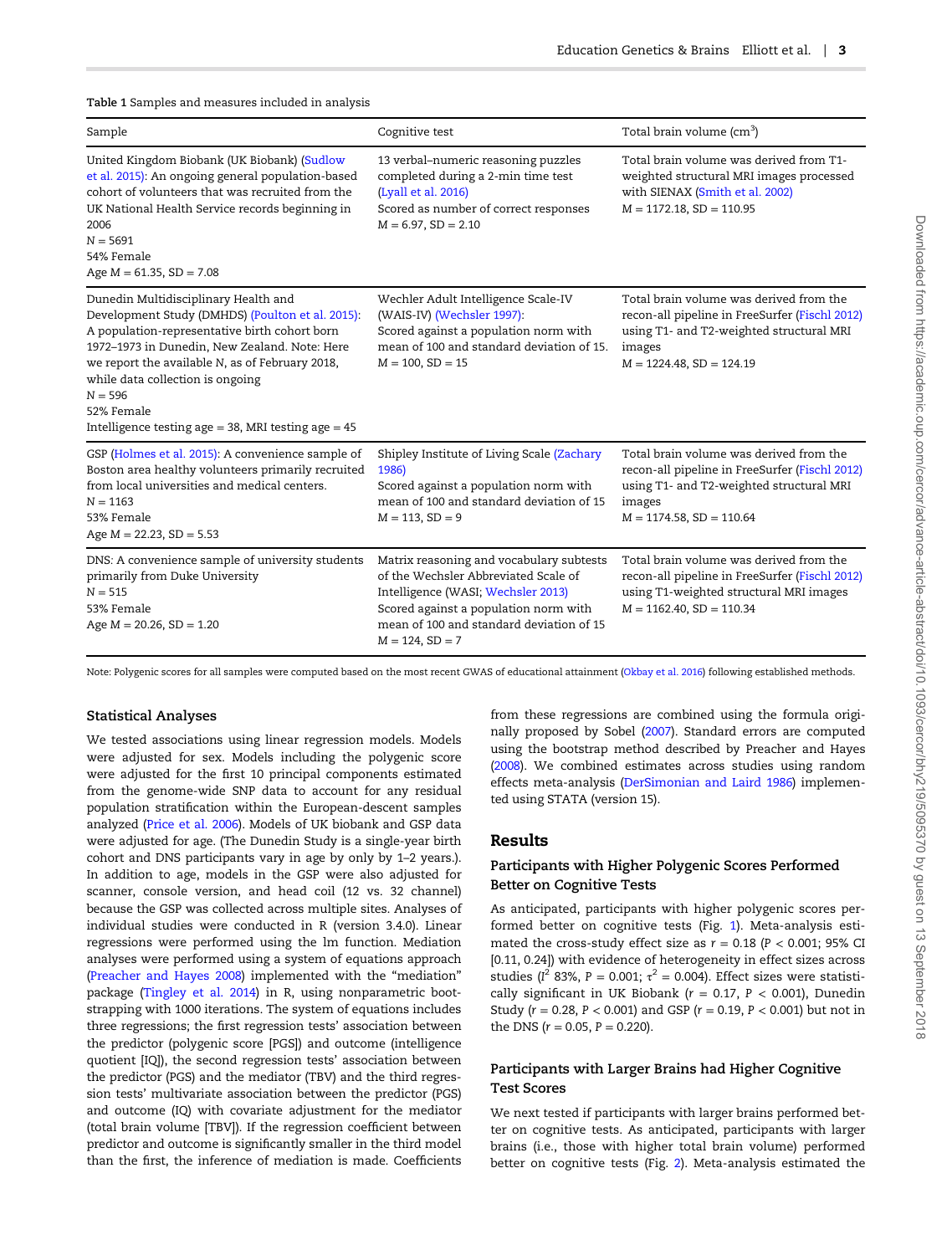cross-study effect size as  $r = 0.20$  ( $P < 0.001$ ; 95% CI [0.12, 0.29]) with evidence of heterogeneity in effect sizes across studies  $(I^{2} = 75.8\%, P = 0.002; \tau^{2} = 0.005)$ . Effect sizes were statistically significant in all studies (UK Biobank  $r = 0.19$ ,  $P < 0.001$ ; Dunedin Study  $r = 0.35$ ,  $P < 0.001$ ; GSP  $r = 0.12$ ,  $P = 0.002$ ; DNS  $r$  $= 0.16$ ,  $P = 0.004$ ).

## Participants with Higher Polygenic Scores for Educational Attainment had Larger Brains in Two Samples

Finally, we tested if participants with higher polygenic scores tended to have larger brains. Meta-analysis estimated the cross-study effect size as  $r = 0.06$  ( $P = 0.006$ ; 95% CI [0.02, 0.10]) (Fig. [3\)](#page-5-0). The test for evidence of heterogeneity in effect sizes across studies was statistically significant at the  $\alpha = 0.05$  level  $(I^2 = 71.8\%, P = 0.014; \tau^2 = 0.001$ ). Participants with higher polygenic scores had larger brains in the UK Biobank ( $r = 0.09$ ,  $P <$ 0.001) and the Dunedin Study ( $r = 0.07$ ,  $P = 0.024$ ). Effect sizes were smaller and not statistically significant in the GSP  $r = 0.02$ ,  $P = 0.380$  and DNS  $r = 0.04$ ,  $P = 0.288$ .

## Brain Size was a Weak Mediator of the Polygenic Score Associations with Cognitive Test Scores in Two Study Samples

To test the hypothesis that larger brains mediated the polygenic score association with intelligence, we used the system of equations described by Baron and Kenny [\(1986\)](#page-6-0) and the methods described by Preacher and Hayes ([2008](#page-7-0)). Meta-analysis estimated the cross-study indirect effect to be  $b = 0.01$ , 95% CI [0.00, 0.02],  $P = 0.045$ , with evidence of heterogeneity in effect sizes across studies (I<sup>2</sup> = 79.5%, P = 0.003;  $\tau^2$  = 0.000) (Fig. [4](#page-5-0)). The mediation effect was statistically significant in the UK Biobank  $(b = 0.02, 95\% \text{ CI } [0.01, 0.02], P < 0.001$ ) and the Dunedin Study  $(b = 0.02, 95\% \text{ CI } [0.00, 0.05], P = 0.028$ ). We did not find evidence of a mediation effect in the GSP ( $b = 0.00$ , 95% CI [0.00, 0.00],  $P =$ 0.36) or DNS ( $b = 0.01$ , 95% CI [-0.00, 0.02], P = 0.24) (for details see Supplementary Table S2).

## Sensitivity Analysis: Associations Among Polygenic Scores, Brain Size, and Cognitive Test Scores were Partially Attenuated by Range Restriction

UK Biobank and Dunedin Study participants' polygenic scores, brain size, and cognitive test performance were positively correlated, with similar effect sizes (Dunedin Study effect sizes for analyses including IQ were somewhat larger, possibly reflecting greater measurement precision of the WAIS as compared with the UK Biobank reason and logic puzzle test). By comparison, effect sizes for these associations were smaller among GSP and DNS participants. To test if this difference could reflect the relatively restricted range of cognitive test performance in the GSP and DNS samples relative to the population-based UK Biobank and Dunedin samples, we conducted sensitivity analysis. Cognitive test scores were on average, 1–1.5 SDs higher in the GSP and DNS samples as compared with the general population and 30–50% less variable, indicating restricted range (Table [1\)](#page-2-0). Sensitivity analysis restricted the UK Biobank sample—the largest study in our analysis—to participants with cognitive test scores 1 SD above the mean (i.e., scores of 9-13;  $n = 1391$ ) for which the variance was approximately 45% of the full-sample variance. In this restricted sample, associations among participants' polygenic scores, brain size, and cognitive test

performance were attenuated by roughly 1/3 to 1/2 relative to the full-sample estimates (Supplementary Table S3). Parallel analysis testing restriction at the other end of the cognitive test score distribution yielded similar results (Supplementary Table S4). Statistical correction of effect sizes for range restriction using Thorndike's formula [\(Stauffer and Mendoza 2001\)](#page-7-0) yielded similar results (Supplementary Table S7).

# Discussion

We analyzed data from four imaging genetics studies in the United Kingdom, New Zealand, and United States to test if genetic associations with cognitive performance were mediated by differences in brain size. As anticipated, we found that participants with higher educational attainment polygenic scores tended to score higher on tests of cognitive performance, as did those with larger brains. We also found new information that participants with higher education polygenic scores tended to have larger brains. In mediation analysis, brain size accounted for only a small fraction of the association between participants' educational attainment polygenic scores and their cognitive performance, and this mediation effect was statistically significant in the population-based UK Biobank and Dunedin samples but not in the GSP and DNS samples.

Effect size variation across the samples we analyzed followed a consistent pattern; effect sizes were larger in the population-based UK Biobank and Dunedin Study samples than in the GSP and DNS samples (see Figs [\(1](#page-4-0)–[4](#page-5-0)) and Supplementary Table S1). One reason for these differences may be the more restricted range of variation in cognitive performance in the GSP and DNS samples arising from, for example, overrepresentation of university-educated individuals. Such range restriction biases association estimates [\(Mendoza and Mumford 1987;](#page-7-0) [Bland and Altman 2011\)](#page-6-0) and has previously been shown to bias brain imaging research [\(Falk et al. 2013;](#page-7-0) [Lewinn et al. 2017](#page-7-0)). In these relatively high-IQ and restricted-range samples, average cognitive performance was 1–1.5 SDs above the general population mean and the variance was reduced by 30–50%. We conducted sensitivity analysis in a UK Biobank subsample selected to have high cognitive performance similar to the GSP and DNS samples. In this sample with restricted range of cognitive test performance, effect sizes were attenuated by roughly 30–50%. We obtained similar estimates when we performed a statistical correction for range restriction using Thorndike's formula [\(Stauffer and Mendoza 2001](#page-7-0)). Selective observation of highcognitive performance individuals in the GSP and DNS samples may have contributed to the lower effect size estimates in these samples and to overall heterogeneity across samples in our meta-analysis.

We acknowledge limitations of our current analyses, which can be addressed in future research. First, analyses were restricted to European-descent participants. We focused on European-descent participants to match the population studied in the GWAS of educational attainment. Application of GWAS results from European-descent samples to compute polygenic scores for samples of different ancestry has uncertain validity [\(Martin et al. 2017\)](#page-7-0). As GWAS of education and related phenotypes in non-European samples become available, replication in additional populations will be needed. Second, polygenic scores were measured with substantial error. Genetic effect sizes thus represent lower bound estimates. As larger sample GWAS become available, error in polygenic score measurement will decline and effect sizes can be expected to increase [\(Cesarini and Visscher 2017](#page-7-0)). A third education polygenic score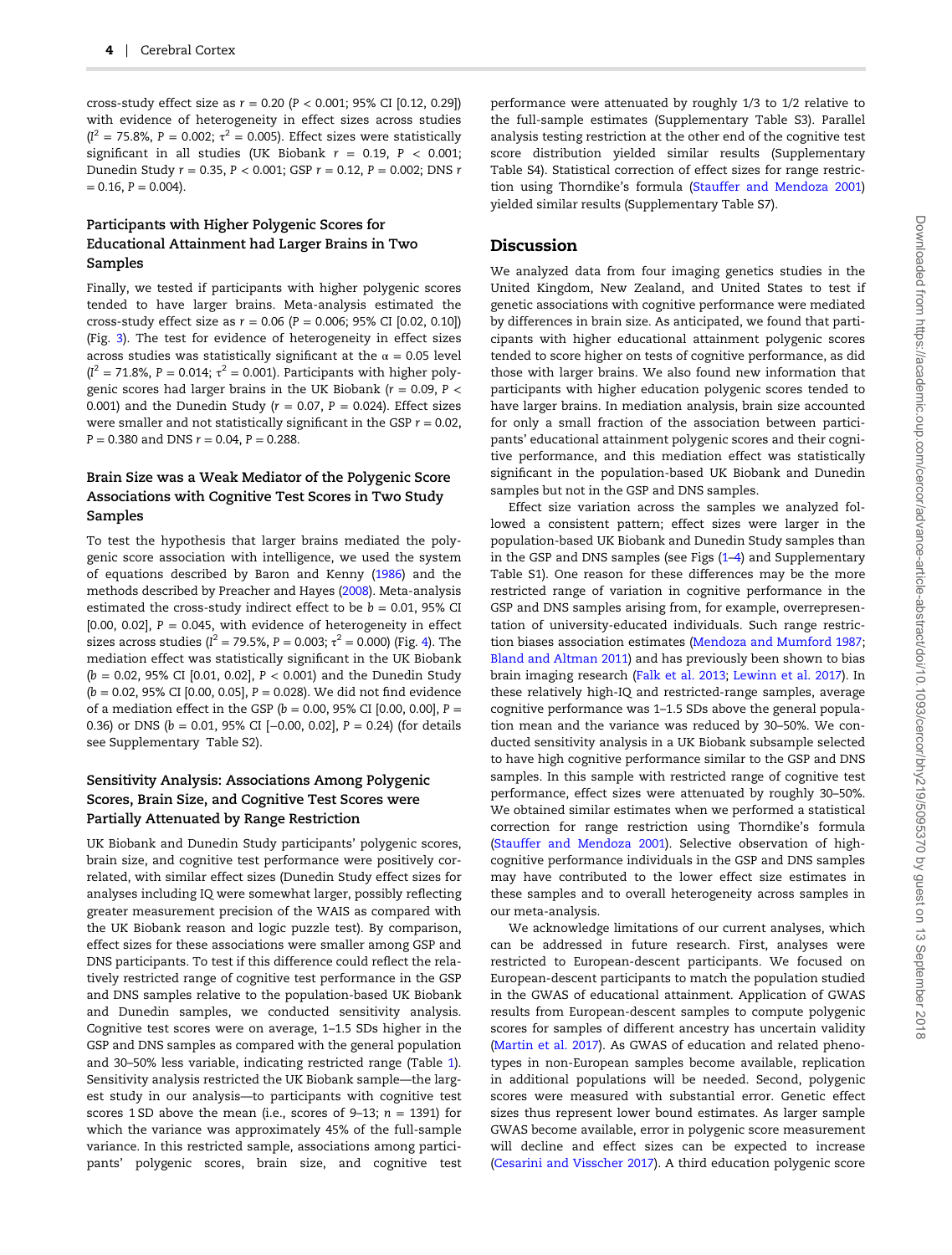<span id="page-4-0"></span>

Figure 1. Educational attainment polygenic score associations with cognitive test scores. The figure shows a graph of effect sizes for analyses of the UK Biobank, Dunedin Study (Dunedin), GSP, and DNS samples (solid blue diamonds) and the cross-study effect size estimated from random effects meta-analysis (open blue diamond). Gray boxes around the solid blue diamonds show the weighting of study-specific estimates in the meta-analysis (larger gray boxes indicate higher weights). 95% CIs for estimates are shown as error bars for the study-specific estimates and as the left and right extremes of the diamond for the meta-analysis effect size. The meta-analysis estimate of between-study heterogeneity (i<sup>2</sup>) is listed to the left of the open blue diamond showing the meta-analysis effect size. The table to the right of the effect size graph reports values for effect sizes, 95% CIs, and meta-analysis weights.



Figure 2. Associations between brain size and cognitive test scores. The figure shows a graph of effect sizes for analyses of the UK Biobank, Dunedin Study (Dunedin), GSP, and DNS samples (solid blue diamonds) and the cross-study effect size estimated from random effects meta-analysis (open blue diamond). Gray boxes around the solid blue diamonds show the weighting of study-specific estimates in the meta-analysis (larger gray boxes indicate higher weights). 95% CIs for estimates are shown as error bars for the study-specific estimates and as the left and right extremes of the diamond for the meta-analysis effect size. The meta-analysis estimate of between-study heterogeneity (I<sup>2</sup>) is listed to the left of the open blue diamond showing the meta-analysis effect size. The table to the right of the effect size graph reports values for effect sizes, 95% CIs, and meta-analysis weights.

is available, but we were unable to use EA3 to compare across cohorts because the discovery sample included all of UK Biobank (Supplementary Table S6 reports EA3 for the other samples). Measurement error may also affect the other variables in our analysis. For example, as noted by Gignac and Bates ([2017\)](#page-7-0), effect size estimates from more reliable cognitive tests, such as the WAIS administered in the Dunedin Study, tend to be larger compared with effect size estimates from briefer less reliable cognitive tests. We report effect sizes disattenuated for estimated measurement error and reliability using the approach proposed by [Tucker-drob \(2017\)](#page-8-0) in Supplementary Table S8. Third, total brain volume is only one route through which the genetics linked with educational attainment could affect cognitive performance. We studied this specific phenotype

because it is the best-replicated neural correlate of cognitive function ([Pietschnig et al. 2015\)](#page-7-0). As more refined neural phenotypes of cognitive function are developed, including measures of cortical thickness, surface area, gyrification, and brain function, it will be important to test their potential mediating role in linking genetics with cognitive performance. Importantly, the hunt for neural phenotypes mediating genetic associations with cognitive performance need not assume that education-linked genetics directly affect brain development. For example, there is evidence that exposure to education increases cognitive performance [\(Ritchie and Tucker-Drob 2018\)](#page-7-0). It could be that higher education-linked genetics, and higher IQs, lead to more education, which in turn enhances brain size and other neural phenotypes.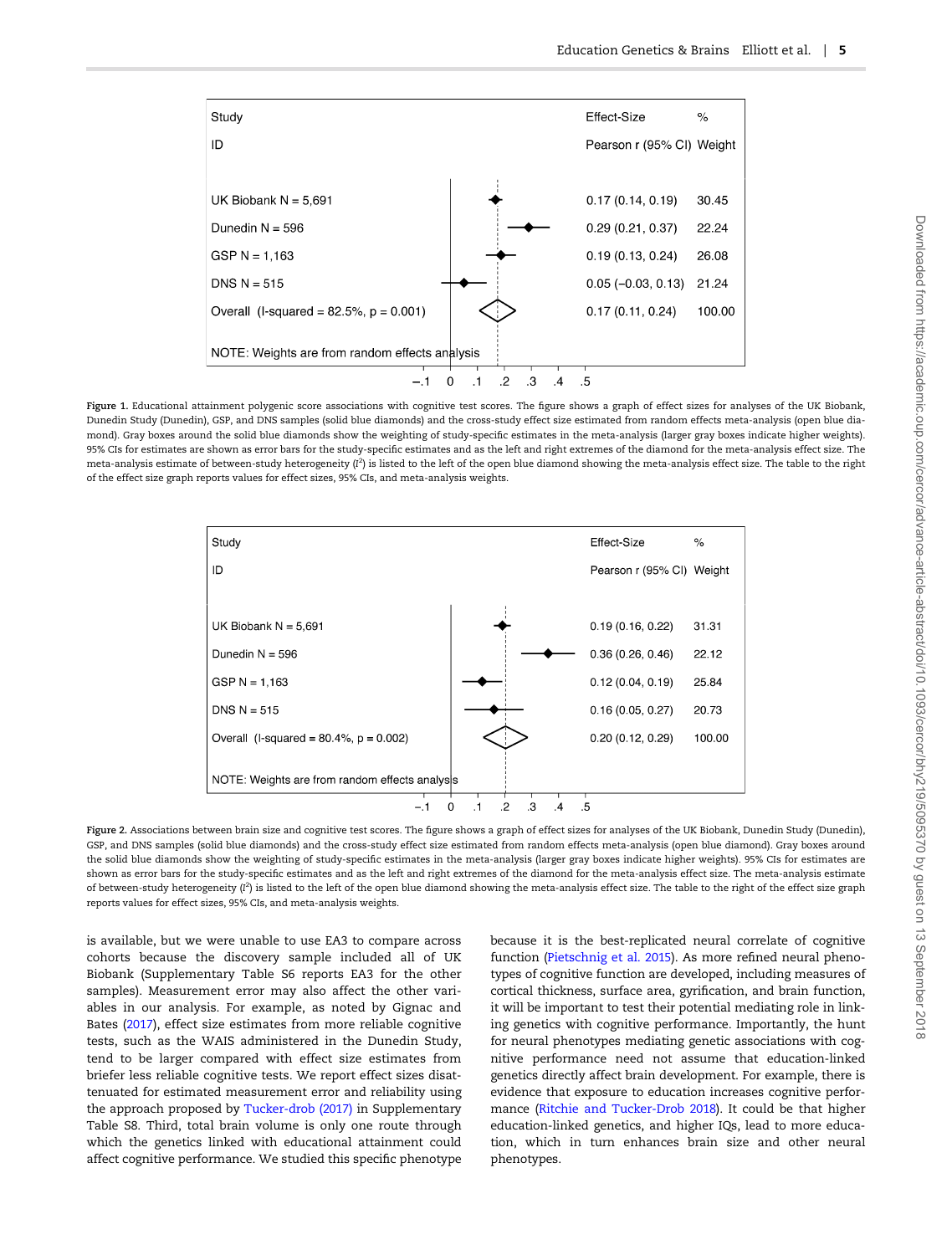<span id="page-5-0"></span>

Figure 3. Educational attainment polygenic score associations with brain size. The figure shows a graph of effect sizes for analyses of the UK Biobank, Dunedin Study (Dunedin), GSP, and DNS samples (solid blue diamonds) and the cross-study effect size estimated from random effects meta-analysis (open blue diamond). Gray boxes around the solid blue diamonds show the weighting of study-specific estimates in the meta-analysis (larger gray boxes indicate higher weights). 95% CIs for estimates are shown as error bars for the study-specific estimates and as the left and right extremes of the diamond for the meta-analysis effect size. The metaanalysis estimate of between-study heterogeneity ( $l^2$ ) is listed to the left of the open blue diamond showing the meta-analysis effect size. The table to the right of the effect size graph reports values for effect sizes, 95% CIs, and meta-analysis weights.



Figure 4. Mediation effect of brain size on the association between the polygenic score for educational attainment and cognitive test scores. The figure shows a graph of effect sizes for analyses of the UK Biobank, Dunedin Study (Dunedin), GSP, and DNS samples (solid blue diamonds) and the cross-study effect size estimated from random effects meta-analysis (open blue diamond). Gray boxes around the solid blue diamonds show the weighting of study-specific estimates in the meta-analysis (larger gray boxes indicate higher weights). 95% CIs for estimates are shown as error bars for the study-specific estimates and as the left and right extremes of the diamond for the meta-analysis effect size. The meta-analysis estimate of between-study heterogeneity  $(l^2)$  is listed to the left of the open blue diamond showing the meta-analysis effect size. The table to the right of the effect size graph reports values for effect sizes, 95% CIs, and meta-analysis weights.

We also cannot rule out age differences as a potential explanation for the difference in findings between the populationbased UK Biobank and Dunedin Study samples as compared with the GSP and DNS samples. UK Biobank and Dunedin Study participants were measured in midlife, whereas GSP and DNS samples primarily included young adults. Among midlife UK Biobank participants, restricting the range of cognitive performance to be similar to the GSP and DNS samples reduced effect sizes for associations among polygenic scores, brain size, and cognitive test performance. Population-based samples including both young and midlife individuals with DNA, MRI, and cognitive testing are needed to evaluate whether genetic associations with brain volume and cognitive performance vary with age. A final concern is potential reverse causation between brain size and cognitive function. Higher cognitive ability and related educational and socioeconomic attainments may be protective of age-related

decline in brain volume or they may promote brain development. As GWAS of these phenotypes become available, new and developing methods may help address this question ([Burgess et al.](#page-6-0) [2015;](#page-6-0) [Grotzinger et al. 2018](#page-7-0)). Ultimately, longitudinal studies with repeated measures of brain volume and cognition will be needed to further inform our understanding of the relationship between cognitive development and brain development.

Within the bounds of these limitations, our findings contribute to evidence that genetics discovered in GWAS of educational attainment influence brain development and cognitive function. Bioinformatic analysis of education GWAS results have identified enrichment of variants near genes expressed in brain development, specifically neural proliferation, neural development, and dendrite formation ([Okbay et al. 2016](#page-7-0)). Epidemiologic analysis of an education GWAS-based polygenic score found that children who carried more education-associated genetic variants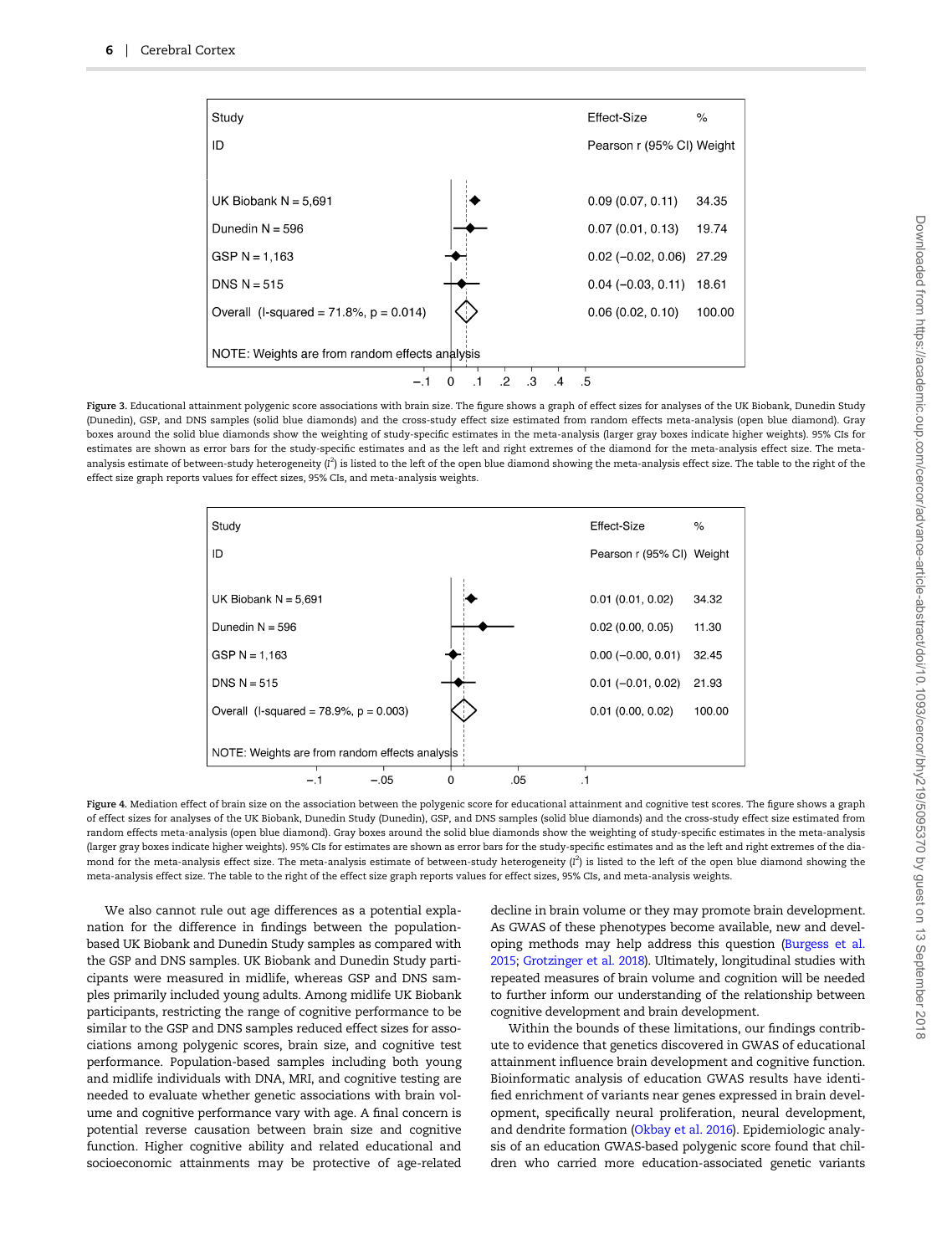<span id="page-6-0"></span>scored higher on cognitive tests as early as age 5 and that polygenic score-associated differences in cognitive test scores grew larger from middle childhood through adolescence (Belsky et al. 2016, 2018). Several studies have reported that an education GWAS-based polygenic score is predictive of cognitive test performance in adolescents and adults [\(Domingue et al. 2015](#page-7-0); [Selzam](#page-7-0) [et al. 2017](#page-7-0); [Plomin and von Stumm 2018\)](#page-7-0). Here, we show that adults with higher education GWAS-based polygenic scores have larger brains and score higher on cognitive tests as compared with peers with lower polygenic scores. Evidence for larger brains as a statistical mediator of polygenic score associations with cognitive performance was mixed in our analysis. But findings suggest promise for future neuroscientific investigation of educationlinked genetics. One design to complement formal mediation analysis is gene–environment interaction analysis to test if exposures that slow brain growth or restrict brain size, for example, Zika virus (Calvet et al. 2016), diminish associations between genetics and cognitive performance.

Our finding that genetics associated with educational and socioeconomic attainments are also related to brain volume has implications for research on effects of poverty on the developing brain. Childhood poverty exposure is associated with smaller brain volumes [\(Luby et al. 2013;](#page-7-0) [Hair et al. 2015\)](#page-7-0). Education polygenic scores also tend to be lower in children growing up in poorer families, a gene–environment correlation that presumably reflects the effects of education-linked genetics on parents' economic attainments, which children inherit along with their genotypes (Belsky et al. 2016). Studies that include controls for education genetics could complement intervention studies (Brody et al. 2017) to help rule out potential confounding in associations between poverty and brain development.

A challenge facing research on how genetics affect the brain is the lack of population-representative samples with available brain imaging data. Human brain imaging research has typically been conducted in samples similar to those in the GSP and DNS whose data we analyzed ([Sears 1986;](#page-7-0) [Peterson and](#page-7-0) [Merunka 2014](#page-7-0)). Our findings illustrate how studies of samples preselected for high levels of cognitive functioning and related characteristics impose limitations on analysis of cognitionrelated neurobiology. Opportunities to understand the brain afforded by 21st-century measurement technologies must still reckon with 20th-century discoveries about selection bias (Berkson 1946; [Heckman 1979\)](#page-7-0). Efforts to recruit more representative samples that reflect the full range of cognitive functioning in the population are needed.

Individual differences in cognitive performance have a partial genetic etiology [\(Plomin and Deary 2015](#page-7-0); [Plomin and von](#page-7-0) [Stumm 2018](#page-7-0)). This genetic etiology should be evident in individual differences in brain biology. As GWAS discoveries for intelligence and related traits clarify genetic etiology, followup in genetically informed brain imaging studies can shed light on the neurobiological correlates of this genetic variation. Our findings not only encourage enthusiasm for this research but also highlight the limitations of the existing data resources. Recruiting and retaining samples that are representative of the general population must be a priority in neuroscience research.

## Supplementary Material

Supplementary material is available at Cerebral Cortex online.

## Funding

This research was conducted using the UK Biobank Resource (project ID #28 174). The Dunedin Multidisciplinary Health and Development Study is supported by the New Zealand Health Research Council (NZ HRC), New Zealand Ministry of Business Innovation and Employment (NZ MBIE), National Institute on Aging (grants R01AG032282 and R01AG049789), and UK Medical Research Council (grant MR/P005918/1). The Duke Neurogenetics Study received support from Duke University as well as US-National Institutes of Health (grants R01DA033369 and R01DA031579). National Science Foundation Graduate Research Fellowship (grant no. NSF DGE-1644868 to M.L.E.). D.W.B. is supported by an early-career fellowship from the Jacobs Foundation; National Institutes of Health (grant K99AG054573 to T.G.); National Institute of Mental Health (grant K01MH099232 to A.J.H.).

#### Notes

The authors thank to members of the Advisory Board for the Dunedin Neuroimaging Study. Conflict of Interest: None declared.

#### References

- Abecasis GR, Auton A, Brooks LD, DePristo MA, Durbin RM, Handsaker RE, Kang HM, Marth GT, McVean GA. 2012. An integrated map of genetic variation from 1,092 human genomes. Nature. 491:56–65.
- Adams HHH, Hibar DP, Chouraki V, Stein JL, Nyquist PA, Rentería ME, Trompet S, Arias-Vasquez A, Seshadri S, Desrivières S, et al. 2016. Novel genetic loci underlying human intracranial volume identified through genomewide association. Nat Neurosci. 19:1569–1582.
- Baron RM, Kenny DA. 1986. The moderator-mediator variable distinction in social psychological-research: conceptual, strategic, and statistical considerations. J Pers Soc Psychol. 51:1173–1182.
- Belsky DW, Domingue BW, Wedow R, Arseneault L, Boardman JD, Caspi A, Conley D, Fletcher JM, Freese J, Herd P, et al. 2018. Genetic analysis of social mobility in five longitudinal studies. Proc Natl Acad Sci. 115:E7275–E7284. In Press.
- Belsky DW, Moffitt TE, Corcoran DL, Domingue B, Harrington H, Hogan S, Houts R, Ramrakha S, Sugden K, Williams BS, et al. 2016. The genetics of success: how single-nucleotide polymorphisms associated with educational attainment relate to life-course development. Psychol Sci. 27:957–972.
- Berkson J. 1946. Limitations of the application of fourfold table analysis to hospital data. Biometrics. 2:27–53.
- Bland JM, Altman DG. 2011. Statistics notes: correlation in restricted ranges of data. BMJ. 343:577.
- Brody GH, Gray JC, Yu T, Barton AW, Beach SRH, Galvan A, MacKillop J, Windle M, Chen E, Miller GE, et al. 2017. Protective prevention effects on the association of poverty with brain development. JAMA Pediatr. 171:46–52.
- Burgess S, Scott RA, Timpson NJ, Smith GD, Thompson SG. 2015. Using published data in Mendelian randomization: a blueprint for efficient identification of causal risk factors. Eur J Epidemiol. 30:543–552.
- Calvet G, Aguiar RS, Melo ASO, Sampaio SA, de Filippis I, Fabri A, Araujo ESM, de Sequeira PC, de Mendonça MCL, de Oliveira L, et al. 2016. Detection and sequencing of Zika virus from amniotic fluid of fetuses with microcephaly in Brazil: a case study. Lancet Infect Dis. 16:653–660.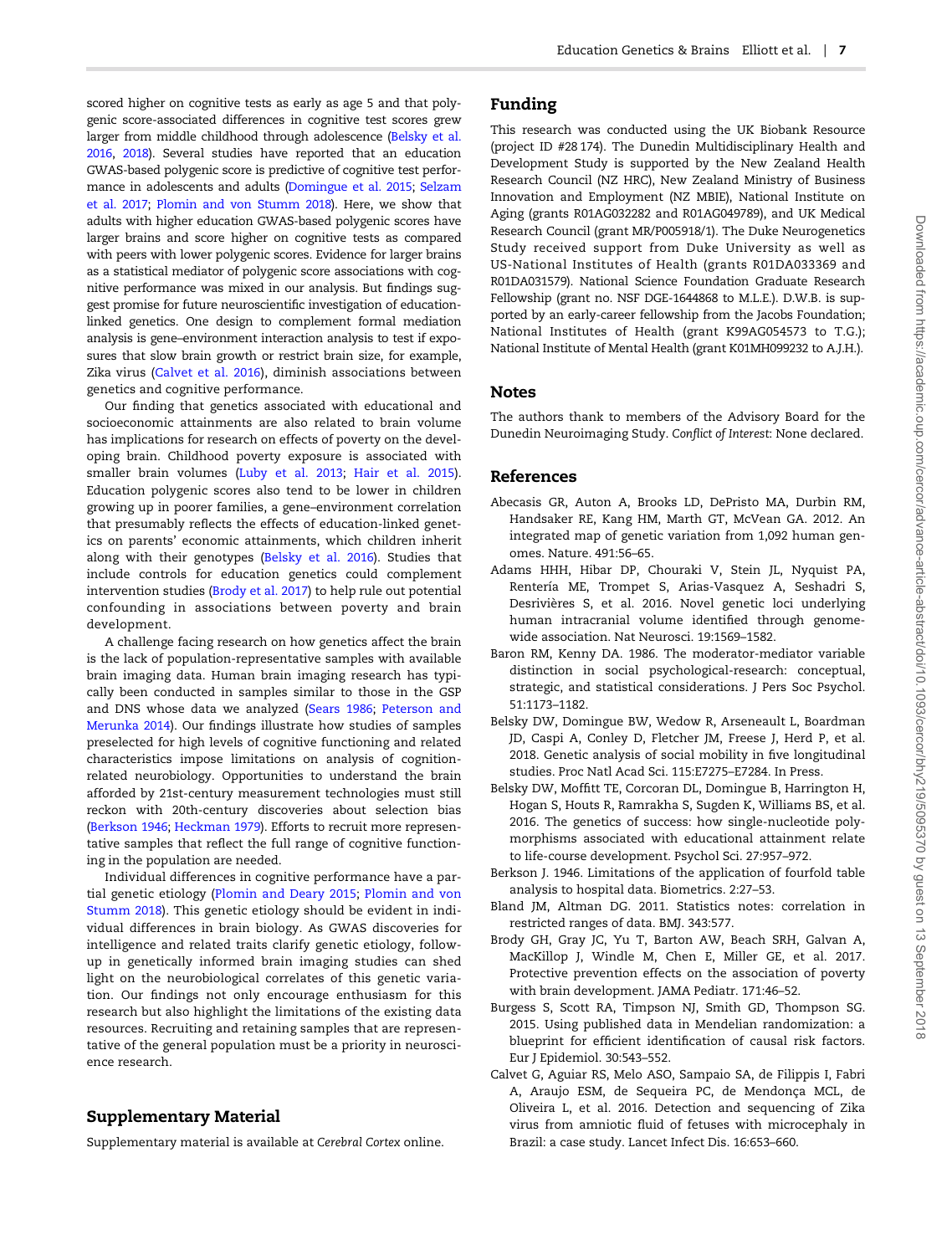<span id="page-7-0"></span>Cesarini D, Visscher PM. 2017. Genetics and educational attainment. NPJ Sci Learn. 2:4.

- Deary IJ, Penke L, Johnson W. 2010. The neuroscience of human intelligence differences. Nat Rev Neurosci. 11:201–211.
- DerSimonian R, Laird N. 1986. Meta-analysis in clinical trials. Control Clin Trials. 7:177–188.
- Domingue BW, Belsky DW, Conley D, Harris KM, Boardman JD. 2015. Polygenic influence on educational attainment. AERA Open. 1:1–13.
- Dudbridge F. 2013. Power and predictive accuracy of polygenic risk scores. PLoS Genet. 9:e1003348.
- Elliott ML, Romer A, Knodt AR, Hariri AR. 2018. A connectomewide functional signature of transdiagnostic risk for mental illness. Biol Psychiatry. 84:452–459.
- Falk EB, Hyde LW, Mitchell C, Faul J, Gonzalez R, Heitzeg MM, Keating DP, Langa KM, Martz ME, Maslowsky J, et al. 2013. What is a representative brain? Neuroscience meets population science. Proc Natl Acad Sci. 110:17615–17622.
- Fischl B. 2012. FreeSurfer. Neuroimage. 62:774–781.
- Gignac GE, Bates TC. 2017. Brain volume and intelligence: the moderating role of intelligence measurement quality. Intelligence. 64:18–29.
- Grotzinger AD, Rhemtulla M, Vlaming R, de, Ritchie SJ, Mallard TT, Hill WD, Ip HF, McIntosh AM, Deary IJ, Koellinger PD, et al 2018. Genomic SEM Provides Insights into the Multivariate Genetic Architecture of Complex Traits. bioRxiv. 305029.
- Haier RJ, Jung RE, Yeo RA, Head K, Alkire MT. 2004. Structural brain variation and general intelligence. Neuroimage. 23: 425–433.
- Hair NL, Hanson JL, Wolfe BL, Pollak SD. 2015. Association of child poverty, brain development, and academic achievement. JAMA Pediatr. 169:822–829.
- Heckman JJ. 1979. Sample selection bias as a specification error. Econometrica. 47:153.
- Holmes AJ, Hollinshead MO, O'Keefe TM, Petrov VI, Fariello GR, Wald LL, Fischl B, Rosen BR, Mair RW, Roffman JL, et al. 2015. Brain genomics superstruct project initial data release with structural, functional, and behavioral measures. Sci Data. 2:150031.
- Lewinn KZ, Sheridan MA, Keyes KM, Hamilton A, McLaughlin KA. 2017. Sample composition alters associations between age and brain structure. Nat Commun. 8:874.
- Luby J, Belden A, Botteron K, Marrus N, Harms MP, Babb C, Nishino T, Barch D. 2013. The effects of poverty on childhood brain development. JAMA Pediatr. 167:1135.
- Lyall DM, Cullen B, Allerhand M, Smith DJ, Mackay D, Evans J, Anderson J, Fawns-Ritchie C, McIntosh AM, Deary IJ, et al. 2016. Cognitive test scores in UK biobank: data reduction in 480,416 participants and longitudinal stability in 20,346 participants. PLoS One. 11:e0156366.
- Martin AR, Gignoux CR, Walters RK, Wojcik GL, Neale BM, Gravel S, Daly MJ, Bustamante CD, Kenny EE. 2017. Human demographic history impacts genetic risk prediction across diverse populations. Am J Hum Genet. 100:635–649.
- McDaniel MA. 2005. Big-brained people are smarter: a metaanalysis of the relationship between in vivo brain volume and intelligence. Intelligence. 33:337–346.
- Mendoza JL, Mumford M. 1987. Corrections for Attenuation and Range Restriction on the Predictor. J Educ Stat. 12:282–293.
- Miller KL, Alfaro-Almagro F, Bangerter NK, Thomas DL, Yacoub E, Xu J, Bartsch AJ, Jbabdi S, Sotiropoulos SN, Andersson JLR, et al. 2016. Multimodal population brain imaging in the UK Biobank prospective epidemiological study. Nat Neurosci. 19:1523.
- Okbay A, Beauchamp JP, Fontana MA, Lee JJ, Pers TH, Rietveld CA, Turley P, Chen G-B, Emilsson V, Meddens SFW, et al. 2016. Genome-wide association study identifies 74 loci associated with educational attainment. Nature. 533:539–542.
- Peterson RA, Merunka DR. 2014. Convenience samples of college students and research reproducibility. J Bus Res. 67:1035–1041.
- Pietschnig J, Penke L, Wicherts JM, Zeiler M, Voracek M. 2015. Meta-analysis of associations between human brain volume and intelligence differences: How strong are they and what do they mean? Neurosci Biobehav Rev. 57:411–432.
- Plomin R, Deary IJ. 2015. Genetics and intelligence differences: five special findings. Mol Psychiatry. 20:98–108.
- Plomin R, von Stumm S. 2018. The new genetics of intelligence. Nat Rev Genet. 19:148–159.
- Posthuma D, Baaré WFC, Pol HEH, Kahn RS, Boomsma DI, De Geus EJC. 2003. Genetic correlations between brain volumes and the WAIS-III dimensions of verbal comprehension, working memory, perceptual organization, and processing speed. Twin Res. 6:131–139.
- Posthuma D, De Geus EJC, Baaré WFC, Hulshoff Pol HE, Kahn RS, Boomsma DI. 2002. The association between brain volume and intelligence is of genetic origin. Nat Neurosci. 5:83–84.
- Poulton R, Moffitt TE, Silva PA. 2015. The Dunedin multidisciplinary health and development study: overview of the first 40 years, with an eye to the future. Soc Psychiatry Psychiatr Epidemiol. 50:679–693.
- Preacher KJ, Hayes AF. 2008. Asymptotic and resampling strategies for assessing and comparing indirect effects in multiple mediator models. Behav Res Methods. 40:879–891.
- Price AL, Patterson NJ, Plenge RM, Weinblatt ME, Shadick NA. 2006. Principal components analysis corrects for stratification in genome-wide association studies. Nat Genet. 38:904–909.
- Rietveld CA, Esko T, Davies G, Pers TH, Turley P, Benyamin B, Chabris CF, Emilsson V, Johnson AD, Lee JJ, Leeuw CD. 2014. Common genetic variants associated with cognitive performance identified using the proxy-phenotype method. Proc Natl Acad Sci. 111:13790–13794.
- Ritchie SJ, Tucker-Drob EM. 2018. How much does education improve intelligence? A meta-analysis. Psychol Sci. 29: 1358–1369.
- Sears DO. 1986. College sophomores in the laboratory. influences of a narrow data base on social psychology's view of human nature. J Pers Soc Psychol. 51:515–530.
- Selzam S, Krapohl E, von Stumm S, O'Reilly PF, Rimfeld K, Kovas Y, Dale PS, Lee JJ, Plomin R. 2017. Predicting educational achievement from DNA. Mol Psychiatry. 22:267–272.
- Smith SM, Zhang Y, Jenkinson M, Chen J, Matthews PM, Federico A, De Stefano N. 2002. Accurate, robust, and automated longitudinal and cross-sectional brain change analysis. Neuroimage. 17:479–489.
- Sobel ME. 2007. Identification of causal parameters in randomized studies with mediating variables. J Educ Behav Stat. 33: 230–251.
- Stauffer JM, Mendoza JL. 2001. The proper sequence for correcting correlation coefficients for range restriction and unreliability. Psychometrika. 66:63–68.
- Sudlow C, Gallacher J, Allen N, Beral V, Burton P, Danesh J, Downey P, Elliott P, Green J, Landray M, et al. 2015. UK Biobank: an open access resource for identifying the causes of a wide range of complex diseases of middle and old age. PLoS Med. 12:e1001779.
- Tingley D, Yamamoto T, Hirose K, Keele L, Imai K. 2014. Mediation: R package for causal mediation analysis. J Stat Softw. 59:1–38.